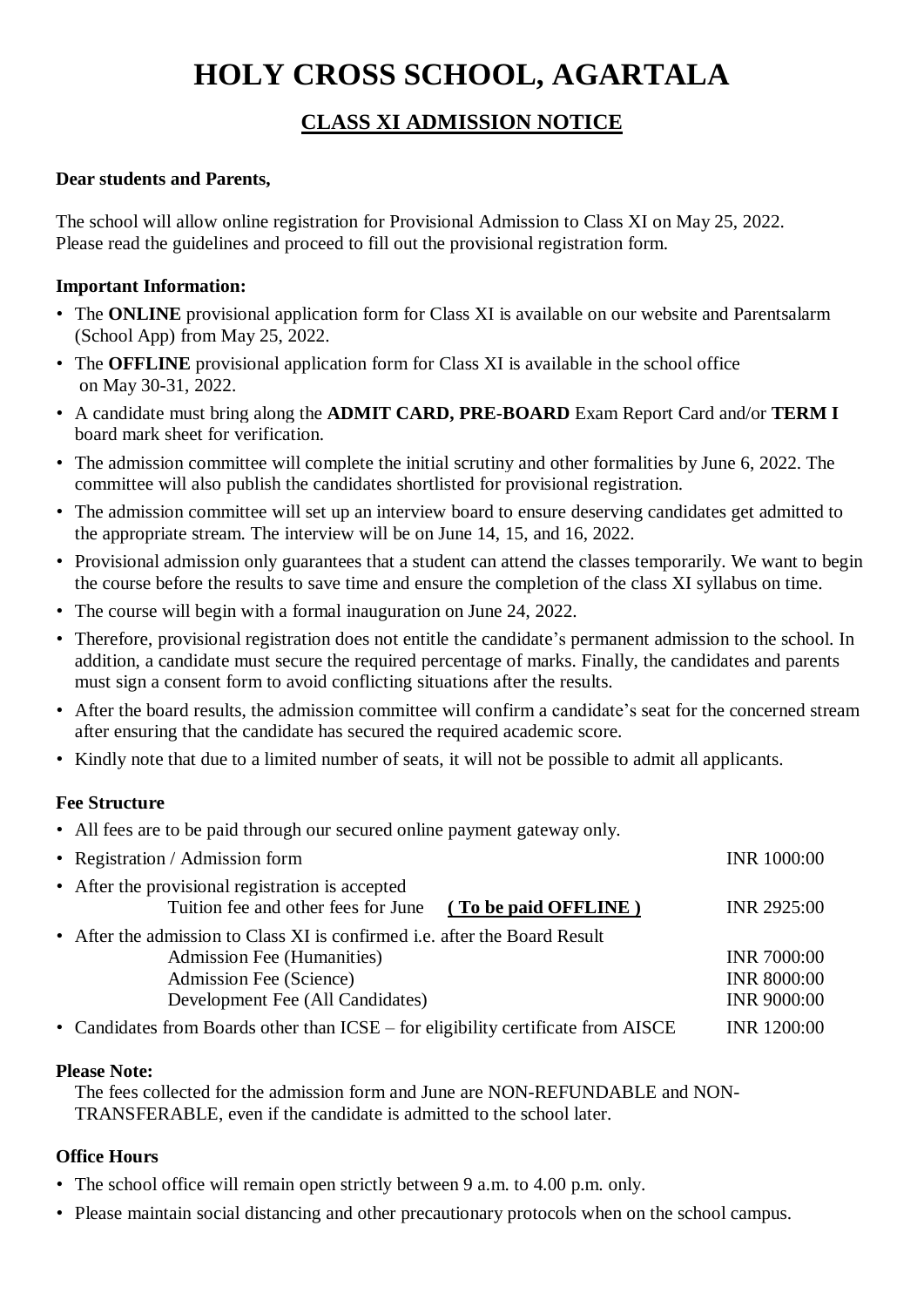• For any other query or discussion, visit the school office or call us on the following number (between 9 a.m. to 12 noon): +91 9402317627.

# **STREAM SELECTION GUIDELINES**

# A candidate should **read the following guidelines carefully before filling out the Provisional Registration Form:**

- The candidates are free to opt for any stream from the available choices (Humanities or Science)
- For admission to the Science stream, the candidate must have secured 65% (ICSE and TBSE Boards) and 75% (CBSE Board) in maths and science in the 2021-22 Board Examinations.
- For admission to the Humanities, the candidate must have secured an average minimum of 55% (for ICSE and TBSE) and 60% (for CBSE) of marks in the annual class X examination conducted by the school.
- The admission committee will decide on the provisional admission based on merit and on a firstcome, first-served basis.